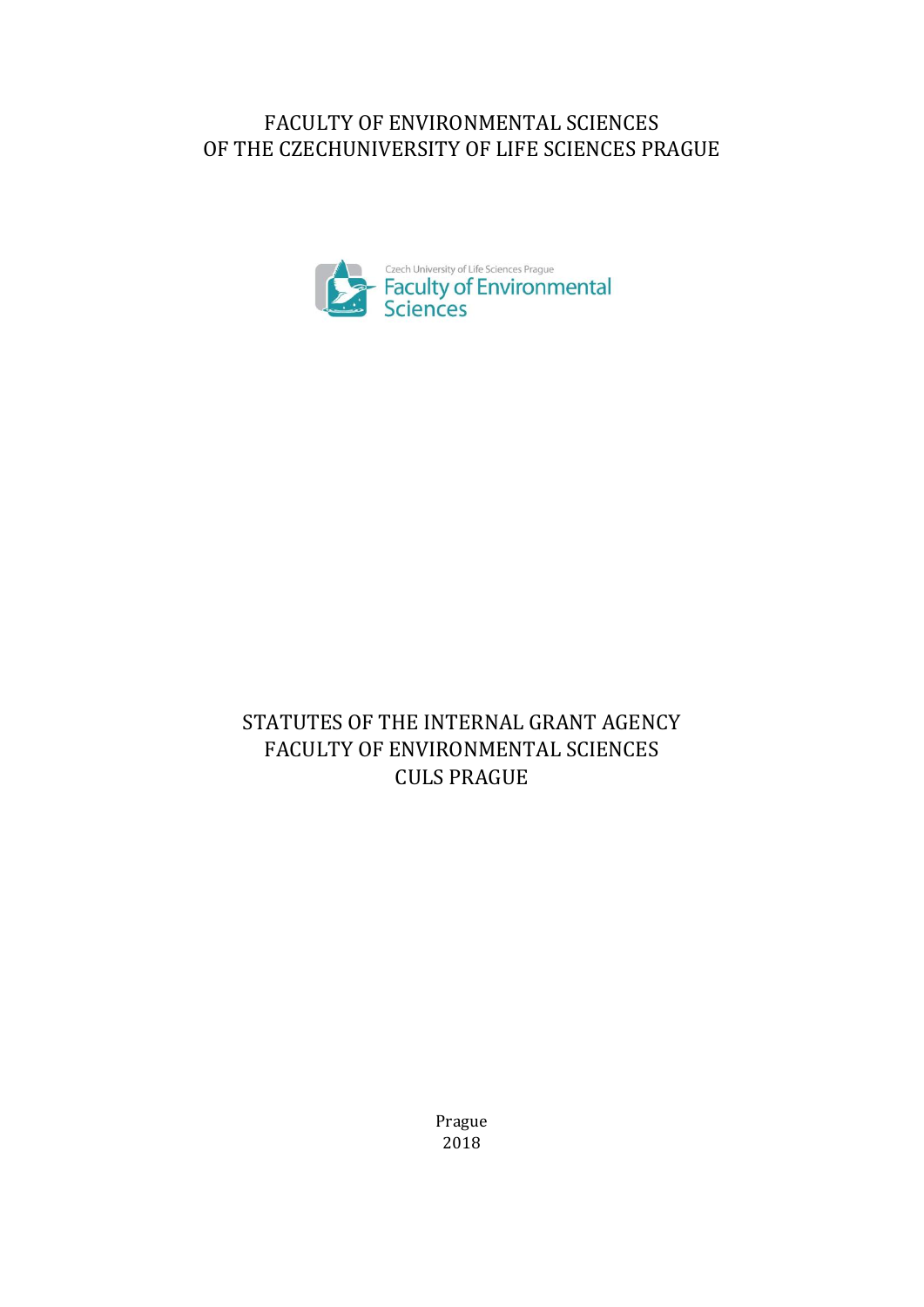# **STATUTES OF THE INTERNAL GRANT AGENCY FES CULS PRAGUE PART ONE**

# **Basic Provisions**

#### **Article 1 Mission and Objectives of the Internal Grant Agency of FES**

The mission of the Internal Grant Agency of FES (hereafter IGA) is to support development of the scientific and research activities of FES PhD and master's degree students using FES's internal funds.

The objectives of IGA are in particular to:

1. Support financially the scientific and research activities of students in FES PhD and master's degree programmes.

2. Provide students with partial financial support in writing dissertations and master's degree theses.

3. Support especially the preparation of dissertations and master's degree theses on topics falling within FES's research areas.

4. Support doctoral student and post-docs – members of profile teams of FES. Accelerate their scientific development and stabilize planning framework within these teams.

5. Support the preparation of research projects with student participation for which it will be possible to request further financial support from external resources.

#### **Article 2 IGA Grant Calls**

1. Support for students' scientific and research activities is administered through IGA calls for grant proposals.

2. IGA call is divided into two independent categories:

a. Aimed student projects (see IGA objectives 1 to 3).

b. Complex student projects (see IGA objectives 1 to 5).

3. IGA bodies administer the calls for grant proposals.

4. Support of students' scientific and research activities by IGA does not substitute for the supervisors' (or co-supervisors´) responsibility to provide appropriate financial means for PhD students' scientific and research activities.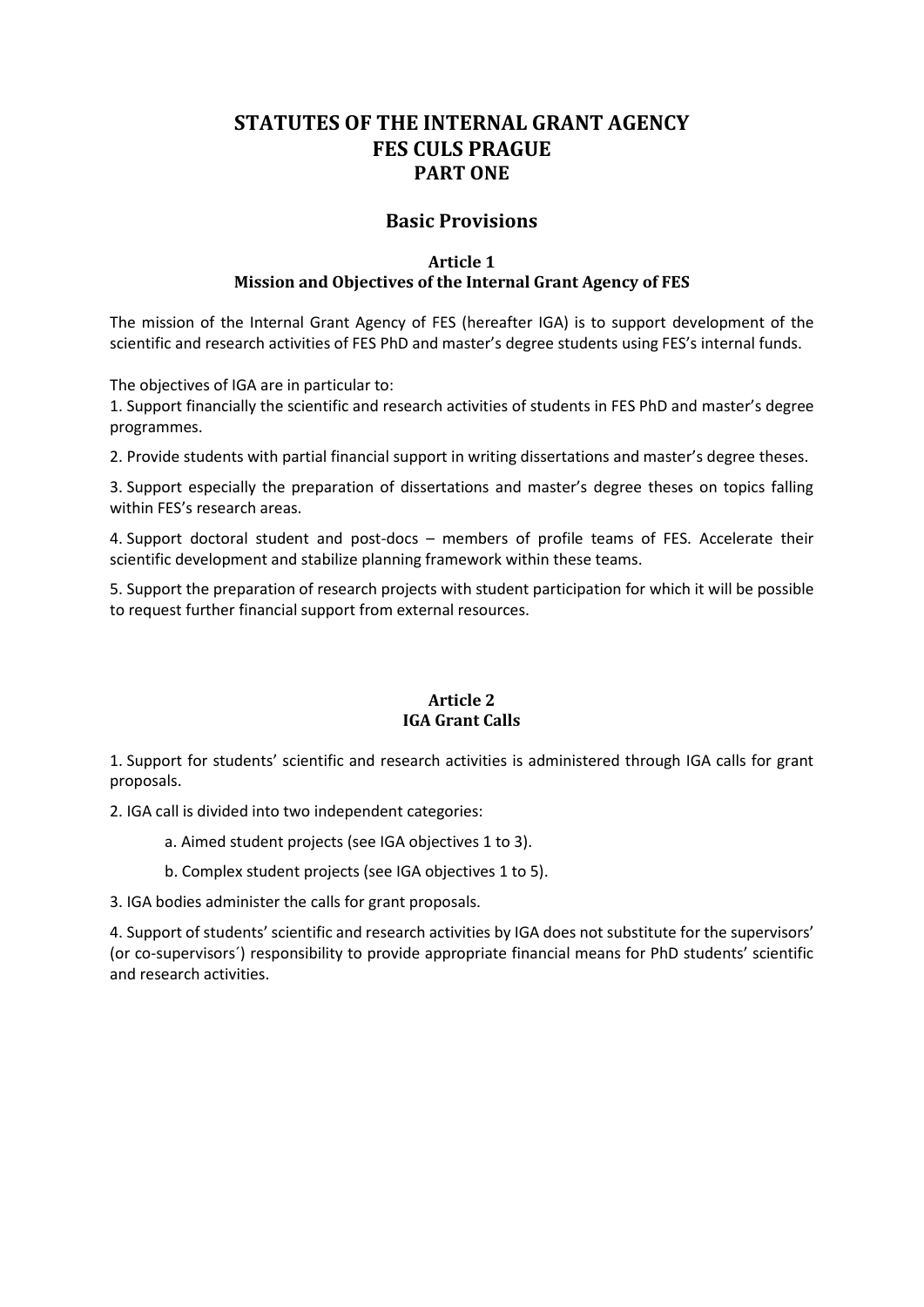# **PART TWO Composition and Function of IGA Bodies**

# **Article 3 IGA Bodies**

IGA bodies comprise the following:

- 1. FES Vice Dean for Research and Science (hereafter the Vice Dean for R&S).
- 2. IGA Commission of FES.
- 3. Chairperson of the IGA Commission.
- 4. Head of the Dean's Office of FES.
- 5. FES Academic Senate (hereafter FES AS).

#### **Article 4 Vice Dean for R&S**

1. The Vice Dean proposes to the Dean of FES the composition of the IGA Commission and its Chairperson.

2. As appropriate, the Vice Dean consults on IGA matters with the Chairperson of the IGA Commission.

3. The Vice Dean may participate in IGA Commission meetings.

4. In cooperation with the Chairperson of the IGA Commission, the Vice Dean formulates and submits changes in the IGA Statutes.

# **Article 5 Chairperson of the IGA Commission of FES**

1. At the suggestion of the Vice Dean for R&S, the Dean of FES names and recalls the Chairperson from among the members of the IGA Commission.

2. The Chairperson represents the grant agency and acts in its name in all matters.

3. The Chairperson submits the Report on Grant Agency Activities and Grant Proposal Progress to FES Administration and to the FES Academic Senate.

4. The Chairperson regularly informs the Vice Dean for R&S on the work of the IGA Commission.

# **Article 6 Head of the Dean's Office**

1. The Head of the Dean's Office suggests to FES Administration the amount of funds to be targeted for support of specifically university research through IGA.

2. The Head of the Dean's Office contributes to grant proposal decisions, especially in preparation of documents specifying implementation of particular calls.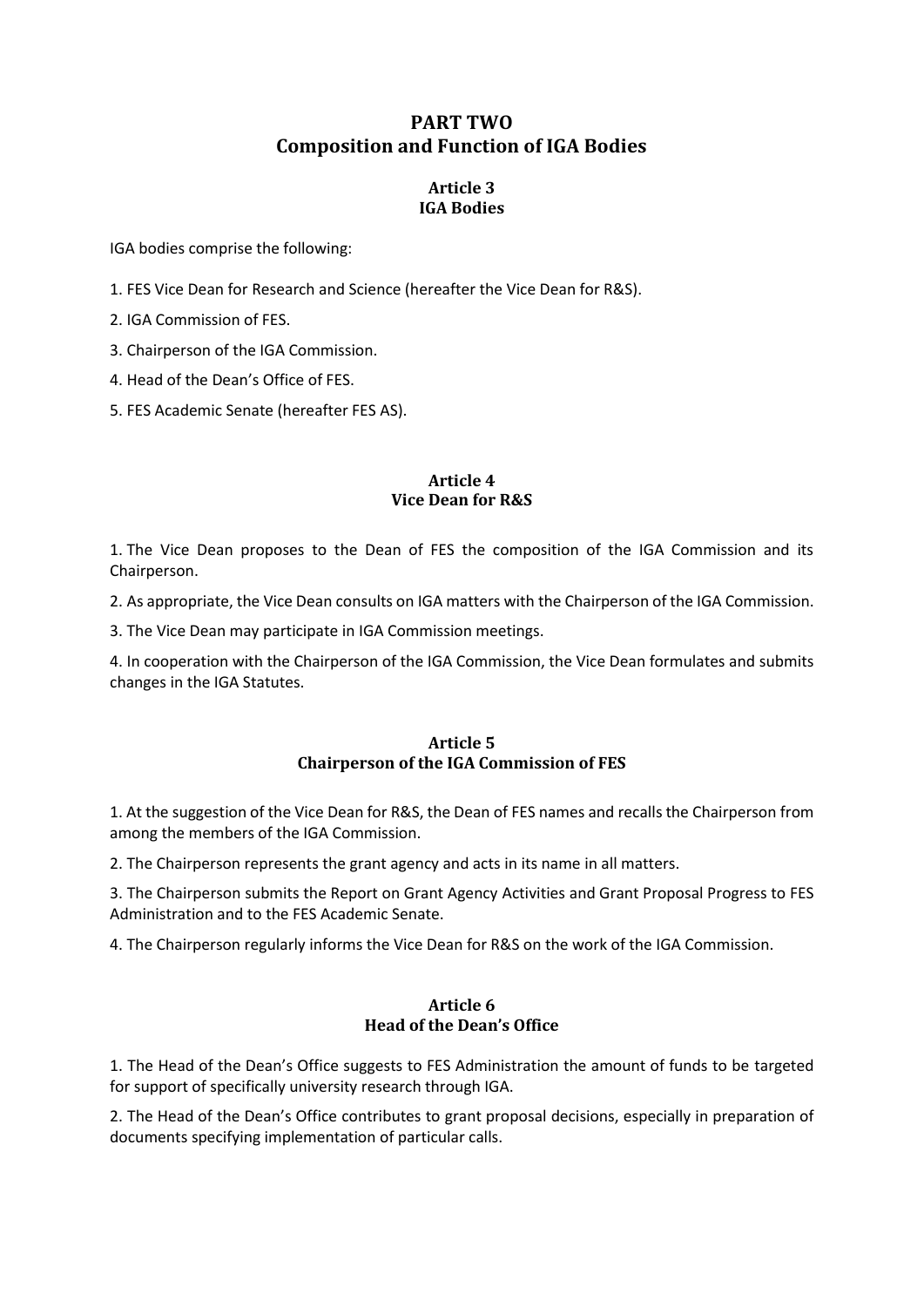# **Article 7 FES AS**

FES AS is a controlling body of IGA which:

- 1. Approves the IGA Statutes.
- 2. Approves the amount of financial support for IGA proposed by FES Administration.
- 3. Provides counsel on the Report on Funds Distribution and Grant Proposal Progress.

#### **Article 8 Membership in the IGA Commission**

1. At the suggestion of the Vice Dean for R&S, the Dean of FES names and recalls Members of the IGA Commission.

2. The IGA Commission consists of representatives from FES departments. Each department is represented by one member.

3. Membership in the IGA Commission is incompatible with the function of Dean or Vice Dean.

- 4. The term of office for membership in the IGA Commission is four years.
- 5. Membership in the IGA Commission terminates with:
	- a. The end of the term of office.
	- b. Recall of a Member of the IGA Commission.

c. A written request to terminate membership submitted by a Member of the IGA Commission to the Vice Dean for R&S.

#### **Article 9 IGA Commission Tasks and Activities**

The IGA Commission in particular:

1. Prepares and announces calls for grant proposals.

2. Ensures peer review of grant proposals.

3. Suggests to the Dean of FES and the Vice Dean for R&S the allocation of grants according to the results of the peer review.

4. Ensures publishing the outcomes of calls for grant proposals and evaluation of results from project implementation.

5. Ensures peer review of the final reports for the financed projects.

6. Proposes to the Dean the application of a penalty for unfulfilled project outputs.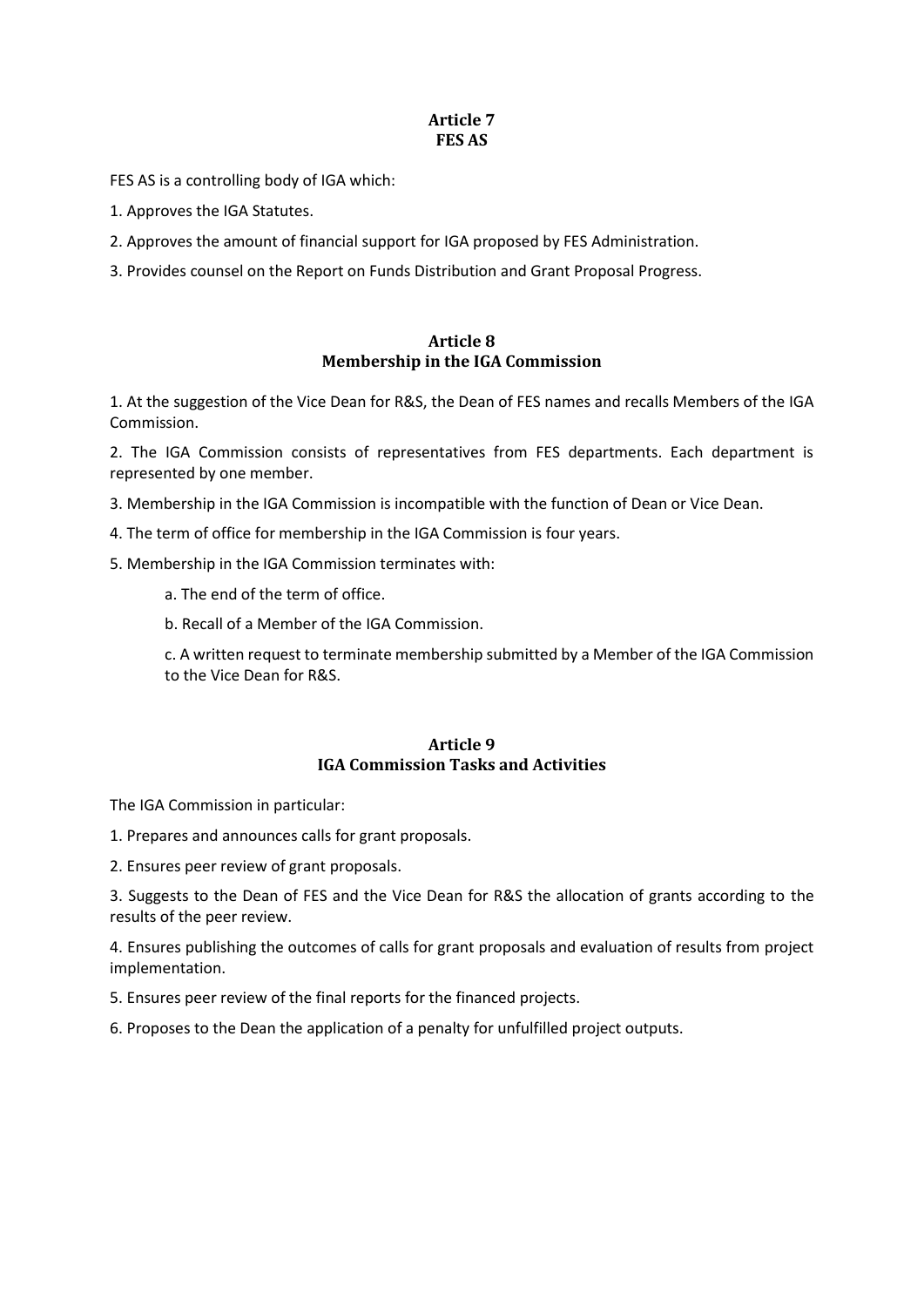### **Article 10 IGA Commission Rules of Conduct**

- 1. A quorum of the Commission is constituted if a majority of the members are present.
- 2. In the event of a tie in voting, the Chairperson casts the deciding vote.
- 3. Electronic voting is also considered valid.

# **PART THREE IGA Calls for Grant Proposals**

#### **Article 11 IGA Announcement of Calls for Grant Proposals**

1. A call for grant proposals is announced each year, usually between November and February. Other calls may be announced at any time during the calendar year.

2. The period for submitting grant proposals is usually three to five weeks.

3. Grant proposals are submitted electronically through the CULS Information System as well as in a printed form signed by all investigators to the FES Department of R&S.

4. Rules for each call for grant proposals are always defined within its implementation documentation. If the call is divided into "Aimed student projects" and "Complext student projects" categories, each category has its own rules.

# **Article 12 IGA Project Investigators**

1. Students in FES doctoral study programmes and FES academic employees can be IGA grant applicants and therefore accountable investigators in the financed projects.

2. The remaining members of an investigator team may be comprised of academic, scientific, and research employees and students of FES doctoral and master's degree study programmes.

3. The number of students in an investigating team must be the same as or greater than the number of the remaining members of the investigating team.

4. Students in master's degree study programmes can join a project as co-investigators only in the extent of investigating their master's degree theses. A student documents the topic of the master's degree thesis by attaching a copy of its submission to the grant proposal.

5. Students may be investigators in a student project only for the regular duration of their studies.

6. A student can be included within a single call for grant proposals as investigator or member of the investigating team in only a single grant application in each category of projects.